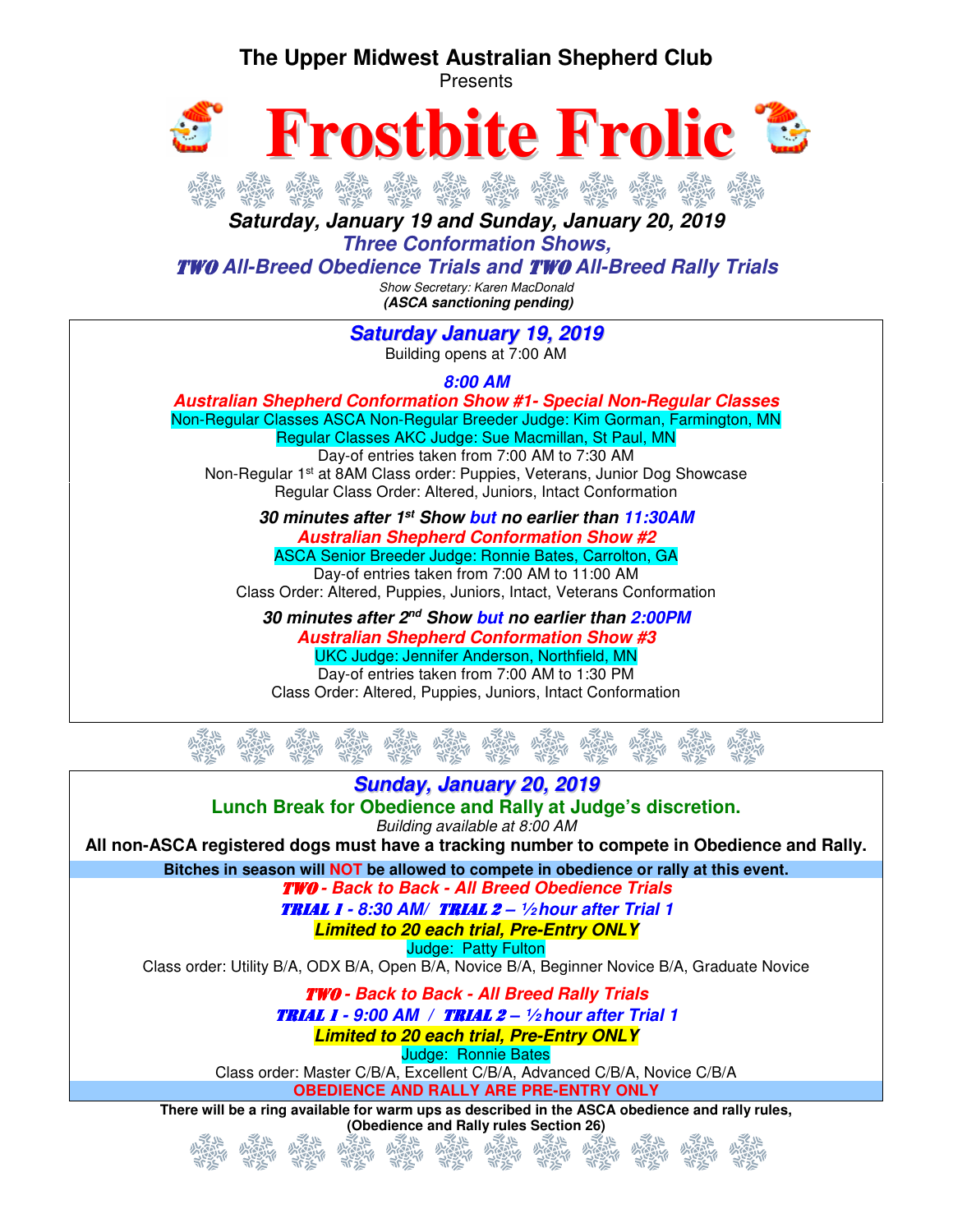

| Regular<br>Conformation<br><b>Classes</b> | <b>Non-Regular Classes</b> | Junior<br><b>Handling</b><br><b>Classes</b> | Conformation<br><b>Class Entry</b><br><b>Fees</b> |                   | Pre-Entry / Gate<br>Entry |
|-------------------------------------------|----------------------------|---------------------------------------------|---------------------------------------------------|-------------------|---------------------------|
| Divided by Sex                            | Divided by Sex             |                                             |                                                   |                   |                           |
| $6 - 9$ month                             | <b>PUPPY</b>               | Pee Wee $3 - 5$ years                       | <b>Regular and Altered</b>                        | \$15.00           | \$18.00                   |
| $9 - 12$ month                            | $2 - 4$ months             | Sub Junior $6 - 7$ years                    | Non-Regular                                       | 8.00              | 10.00                     |
| $12 - 15$ month                           | $4 - 6$ months             | Novice Junior $8 - 12$                      | Junior Handling                                   | 3.00 <sub>1</sub> | 5.00                      |
| 15 – 18 month                             | <b>Best Puppy</b>          | Novice Senior 13 - 17                       | Pee Wee Handling                                  | 1.00              | 1.00                      |
| Novice                                    |                            | Open Junior $8 - 12$                        | <b>Junior Showcase</b>                            | 1.00              | 1.00                      |
| American Bred                             | <b>VETERANS</b>            | Open Senior 13 - 17                         |                                                   |                   |                           |
| Bred by Exhibitor                         | 7-9 years                  | Best Junior Handler                         |                                                   |                   |                           |
| Open Blue Merle                           | 9-10 years                 | Reserve Junior Handler                      |                                                   |                   |                           |
| Open Red Merle                            | $10+$                      |                                             |                                                   |                   |                           |
| Open Black                                | <b>Best Veteran</b>        |                                             |                                                   |                   |                           |
| Open Red                                  |                            |                                             |                                                   |                   |                           |
| Winners                                   | <b>JUNIOR SHOWCASE</b>     |                                             |                                                   |                   |                           |
| Best of Breed                             | Altered & Intact Together  |                                             |                                                   |                   |                           |
|                                           | 6-9, 9-12, 12-15, 15-18    |                                             |                                                   |                   |                           |
|                                           | Best in Showcase           |                                             |                                                   |                   |                           |

#### **ASCA Sanctioned Entry Information**

| <b>Conformation Pre-entry Package Pricing</b>                                             |  |
|-------------------------------------------------------------------------------------------|--|
| All 3 shows - Intact or Altered: \$40.00                                                  |  |
| All 3 shows - Non-regular puppies: \$20.00                                                |  |
| All 3 shows - Juniors: \$8.00                                                             |  |
| **Special Pre-Entry Obedience and Rally Package Pricing –                                 |  |
| Enter all 4 Trials (2 Obedience, 2 Rally) -\$50.00                                        |  |
| To receive pre-entry packaging price, your entries must be POSTMARKED by January 14, 2019 |  |

| <b>Regular Obedience</b><br><b>Classes</b>                                                                         | Non-Regular<br><b>Obedience</b><br><b>Classes</b> | <b>Obedience</b><br><b>Special</b><br><b>Awards</b>                                                                     | <b>Obedience</b><br><b>Class Entry</b><br><b>Fees</b>                                                                                  | <b>Pre-Entry Only</b><br>postmarked by<br><b>January 14, 2019</b><br><b>Limited to 20 Entries</b> |
|--------------------------------------------------------------------------------------------------------------------|---------------------------------------------------|-------------------------------------------------------------------------------------------------------------------------|----------------------------------------------------------------------------------------------------------------------------------------|---------------------------------------------------------------------------------------------------|
| Utility $B / A$<br>Open ODX B / A<br>Open $B/A$<br>Novice B / A<br>Beginner Novice B / A<br><b>Graduate Novice</b> |                                                   | High in Trial<br><b>High Scoring Aussie</b><br><b>High Scoring Other</b><br><b>High Combined</b><br>High Scoring Junior | Regular Obedience<br>2 <sup>nd</sup> Entry of same dog in<br>any class in SAME trial<br>(i.e. Open B and Utility)<br>B in Trial $#1$ ) | \$15.00<br>8.00                                                                                   |

| Regular<br>Rally<br><b>Classes</b>                                                         | Non-Regular<br>Rally<br><b>Classes</b> | Rally<br><b>Special</b><br><b>Awards</b>                                                                                       | Rally<br><b>Class Entry</b><br><b>Fees</b>                                                                                         | <b>Pre-Entry Only</b><br><i>postmarked</i> by<br><b>January 14, 2019</b><br><b>Limit 20 Entries- each</b> |
|--------------------------------------------------------------------------------------------|----------------------------------------|--------------------------------------------------------------------------------------------------------------------------------|------------------------------------------------------------------------------------------------------------------------------------|-----------------------------------------------------------------------------------------------------------|
| Masters $C / B / A$<br>Excellent $C / B / A$<br>Advanced $C / B / A$<br>Novice $C / B / A$ |                                        | High in Trial<br><b>High Scoring Aussie</b><br><b>High Scoring Other</b><br><b>High Combined</b><br><b>High Scoring Junior</b> | <b>Regular Rally</b><br>2 <sup>nd</sup> Entry of same dog in<br>SAME trial (i.e. Masters<br>B/C and Excellent B/C<br>in $Trial#1)$ | \$15.00<br>8.00                                                                                           |

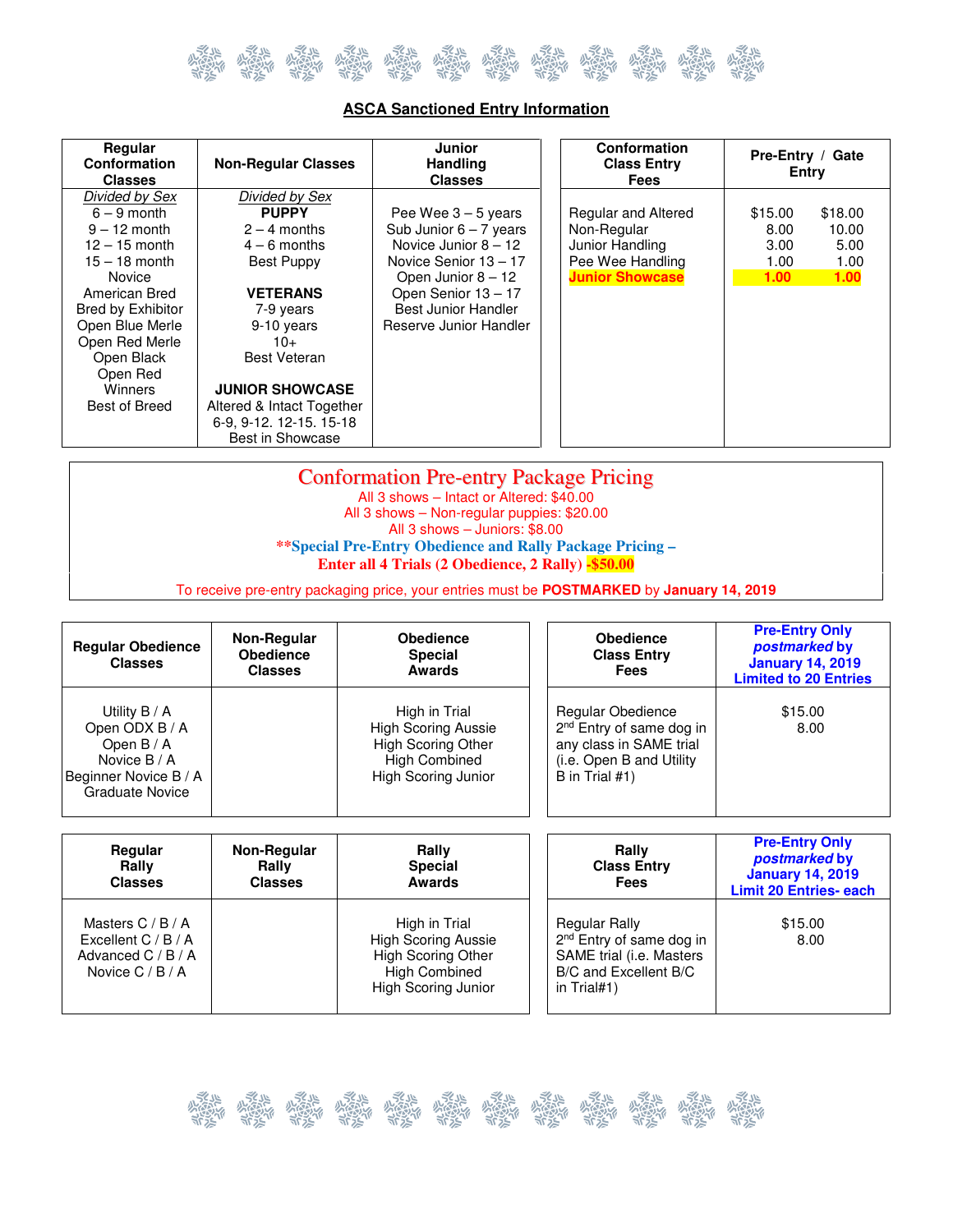

Make checks payable to "UMASC" and send pre-entries **postmarked** by **January 14, 2019** to the Show Secretary: Karen MacDonald 8438 Fremont Ave So Bloomington, MN 55420

For more information contact: Kim Patterson: at 952-554-1950, email: krpatt@hotmail.com Karen MacDonald: at 612-261-9945, email: starpoint\_aussies@yahoo.com You may download ASCA Conformation entry forms at: https://www.asca.org/wp-content/uploads/2016/04/conftxentry.pdf Obedience Entry forms: https://www.asca.org/wp-content/uploads/2016/04/obedwtxentry.pdf Rally Entry Forms: https://www.asca.org/wp-content/uploads/2016/04/rallyentrywtx.pdf **All non-ASCA registered dogs must have a tracking number to compete in Obedience**  https://www.asca.org/wp-content/uploads/2016/04/trackapp.pdf

#### **THANKS FOR CLEANING UP AFTER YOUR DOGS AND YOUR SET-UP.**

These events will be held under the current rules and regulations of ASCA.

The show will be held indoors on mats over cement.

There will **NOT** be a food booth. Fast food restaurants are near by, on 12<sup>th</sup> Ave So and Nicollet Ave.

There will be NO electricity for RV amenities.

Show grounds will be available at 7:00 AM on Saturday 1/19/2019 and 7:00 Sunday 1/20/2019.

A photographer MAY be available for win shots.

Conformation entries for each show shall close at the gate entry deadline, as stated on the front of the flyer, which will be prior to the judging of the first class of that show.

Conformation Rosettes: BV, BOSV, BJS, BOJS, BOBP, BOSP, BJH, RJH, (Altered and Intact) WD, RWD, WB, RWB, BOB, BOS, BOW Ribbons for  $1<sup>st</sup>$  through  $4<sup>th</sup>$ .

> Veterinarian for emergency contact: Animal Emergency Care 14690 Pennock Avenue Apple Valley, MN 55124 952-953-3737

No entry shall be accepted from a dog or handler disqualified from the ASCA Conformation program; a dog or handler disqualified from all ASCA programs; or a person not in good standing with ASCA.

All dogs six months of age or over at the show site must have a current rabies vaccine certificate in their owners' possession.

All Australian Shepherds six months of age and older must be able to show proof of ASCA registration to be eligible for showing

Dogs showing threatening behavior will be subject to either disqualification or excusal, per the ASCA Dog Bite Policy. All UMASC investigations and appropriate forms will be forwarded on to the ASCA Business office. Dogs excused or disqualified under said policy, will be excused from the remainder of the events and asked to leave, without refund of entry fees.

> Dogs **appearing** to show clinical symptoms of distemper, infectious hepatitis, parvovirus, leptospirosis, kennel cough or other communicable diseases will be asked to leave the event, without refund of entry fees.

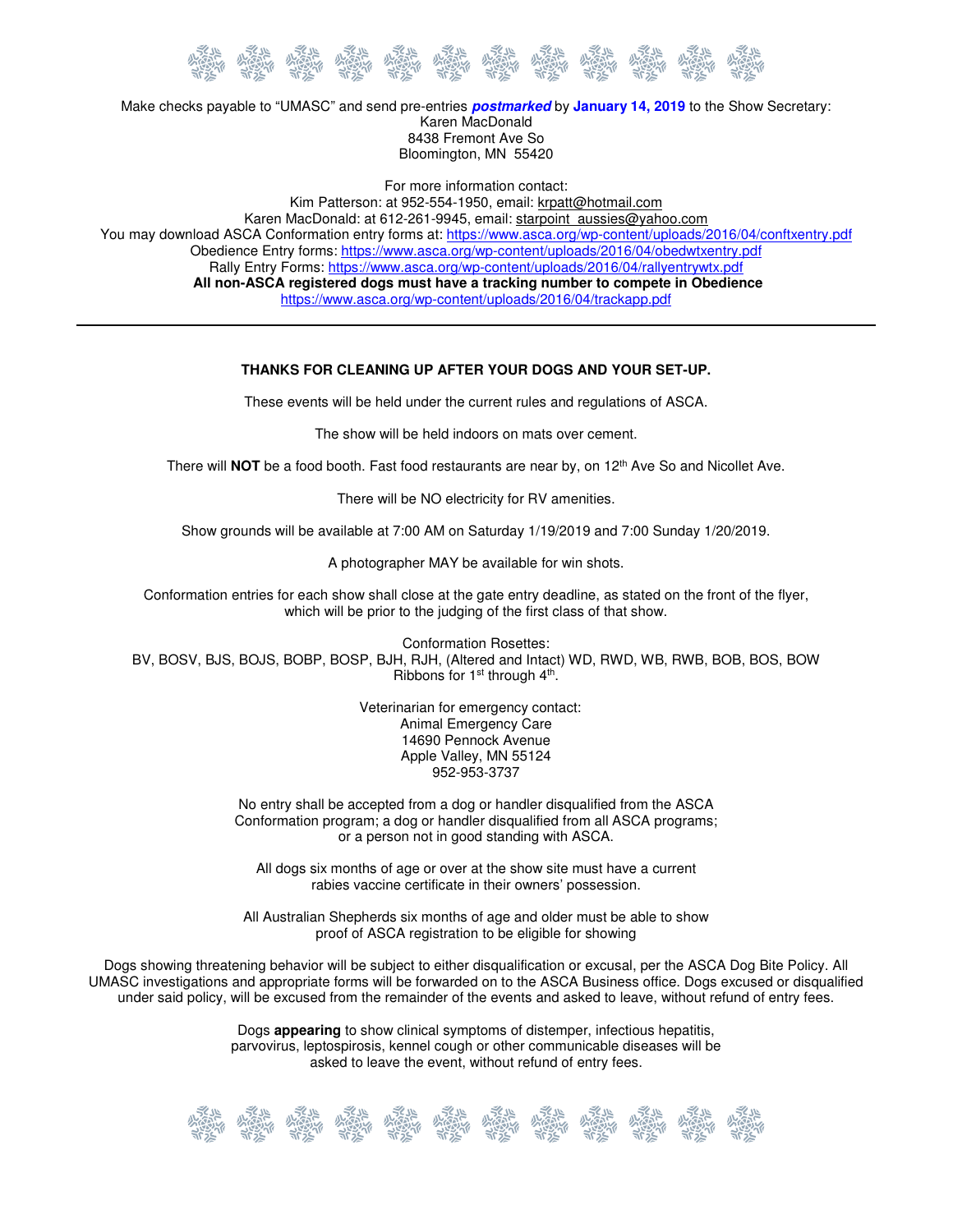

**Show Location:** 



Tails Up Dog Training 680 Travelers Trail East Burnsville, MN 952-895-6115 http://www.tailsupdogtraining.com/

Driving directions to show site: Take 35W to County Road 13-East exit, then follow County Road 13 to the stoplight at13 and Portland (Burnsville Senior High School is on the North side of 13). Turn right and go South on Portland to the first left turn into the parking lot.

Or, take Highway 77 (Cedar Avenue) to Cliff Road (County Road 32), then take Cliff Road West to the intersection of County Road 13. Take a left turn and go West on County Road 13 until you get to the light at Portland (Burnsville Senior High School on right). Turn left and go South on Portland to the first left turn into the parking lot.